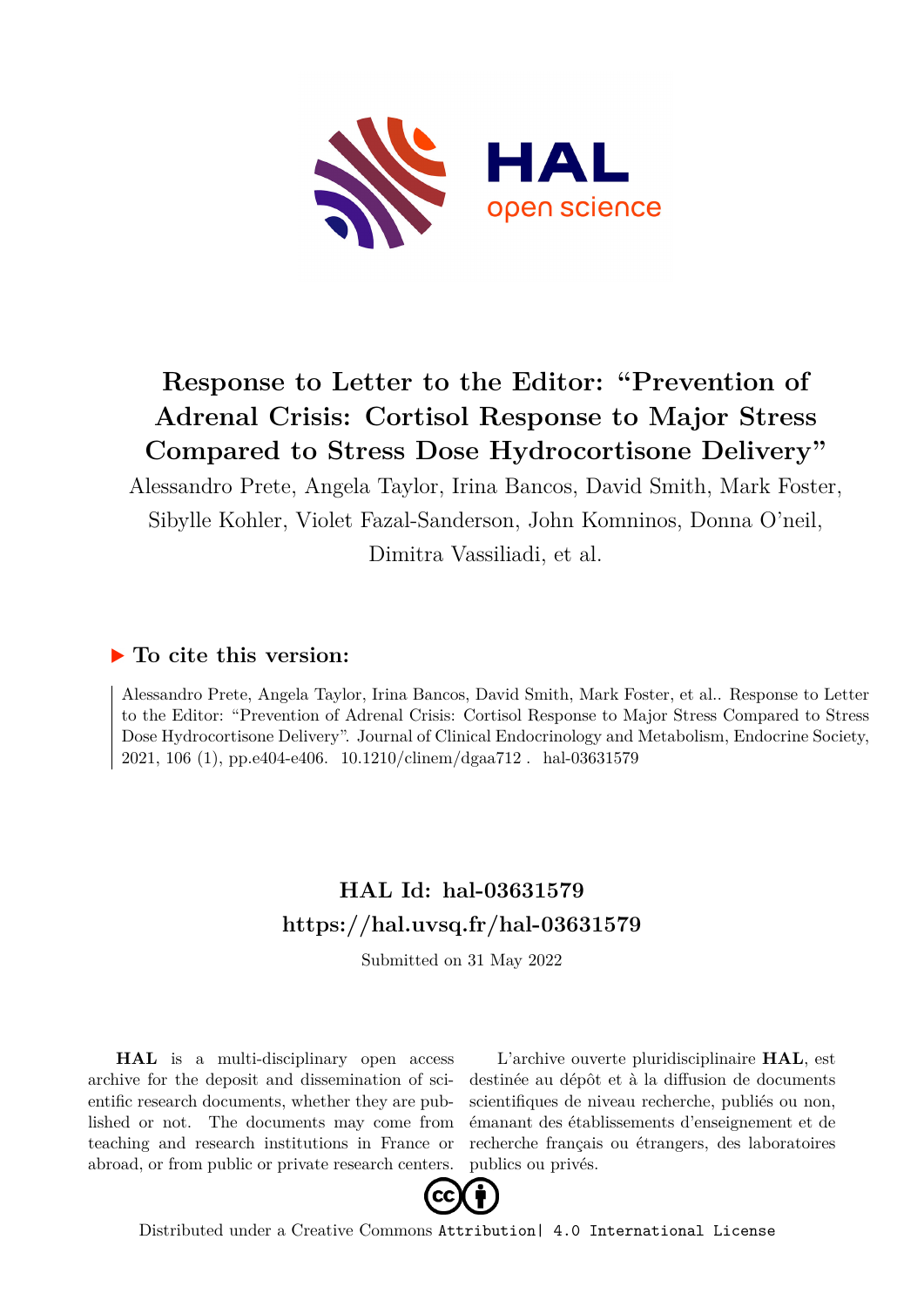

Letter to the Editor Response

# **Response to Letter to the Editor: "Prevention of Adrenal Crisis: Cortisol Response to Major Stress Compared to Stress Dose Hydrocortisone Delivery"**

**[Alessandro Prete,](http://orcid.org/0000-0002-4821-0336)1,2 [Angela E. Taylor](http://orcid.org/0000-0002-5835-5643),1,2 [Irina Bancos](http://orcid.org/0000-0001-9332-2524),1,3 David J. Smith,1,4 Mark A. Foster,5,6,7 Sibylle Kohler,8 Violet Fazal-Sanderson,8 John Komninos,8 Donna M. O'Neil,1 Dimitra A. Vassiliadi,9 Christopher J. Mowatt,10 [Radu Mihai](http://orcid.org/0000-0001-6153-1970),11 Joanne L. Fallowfield,12 [Djillali Annane,](http://orcid.org/0000-0001-6805-8944)13 [Janet M. Lord](http://orcid.org/0000-0003-1030-6786),5,6,15 Brian G. Keevil,14 John A. H. Wass,8  [Niki Karavitaki](http://orcid.org/0000-0002-4696-0643),1,2 and [Wiebke Arlt](http://orcid.org/0000-0001-5106-9719)1,2,15**

 $^{\rm 1}$ Institute of Metabolism and Systems Research, University of Birmingham, Birmingham, B152TT, UK; $^{\rm 2}$ Centre for Endocrinology, Diabetes and Metabolism, Birmingham Health Partners, Birmingham, B15 2GW, UK; <sup>3</sup>Division of Endocrinology, Metabolism and Nutrition, Department of Internal Medicine, Mayo Clinic, Rochester, MN 55905, USA; <sup>4</sup>School of Mathematics, University of Birmingham, Birmingham, B15 2TT, UK; <sup>5</sup>Institute of Inflammation and Ageing, University of Birmingham, Birmingham, B15 2WB, UK; <sup>6</sup>NIHR Surgical Reconstruction and Microbiology Research Centre, Queen Elizabeth Hospital, Birmingham, B15 2GW, UK; <sup>7</sup>Royal Centre for Defence Medicine, Queen Elizabeth Hospital, Birmingham, B15 2GW, UK; <sup>8</sup>Oxford Centre for Diabetes, Endocrinology and Metabolism, Churchill Hospital, Oxford, OX3 7LE, UK; <sup>9</sup>Department of Endocrinology, Diabetes and Metabolism, Evangelismos Hospital, Athens, 106 76, Greece; <sup>10</sup>Department of Anaesthesiology, Royal Shrewsbury Hospital, The Shrewsbury and Telford Hospital NHS Trust, Shrewsbury, SY3 8XQ, UK; <sup>11</sup>Department of Endocrine Surgery, Churchill Hospital, Oxford, UK; <sup>12</sup>Institute of Naval Medicine, Alverstoke, PO12 2DL, UK; <sup>13</sup>Critical Care Department, Hôpital Raymond-Poincaré, Laboratory of Infection & Inflammation U1173 INSERM/University Paris Saclay-UVSQ, Garches, 92380, France; 14Department of Clinical Biochemistry, University Hospital of South Manchester, Manchester Academic Health Science Centre, The University of Manchester, Manchester, UK; and <sup>15</sup>NIHR Birmingham Biomedical Research Centre, University of Birmingham and University Hospitals Birmingham NHS Foundation Trust, Birmingham, B15 2GW, UK

**ORCiD numbers:** [0000-0002-4821-0336](http://orcid.org/0000-0002-4821-0336) (A. Prete); [0000-0002-5835-5643](http://orcid.org/0000-0002-5835-5643) (A. E. Taylor); [0000-0001-9332-2524](http://orcid.org/0000-0001-9332-2524) (I. Bancos); [0000-0001-6153-1970](http://orcid.org/0000-0001-6153-1970) (R. Mihai); [0000-0001-6805-8944](http://orcid.org/0000-0001-6805-8944) (D. Annane); [0000-0003-1030-6786](http://orcid.org/0000-0003-1030-6786) (J. M. Lord); [0000-0002-4696-0643](http://orcid.org/0000-0002-4696-0643) (N. Karavitaki); [0000-0001-5106-9719](http://orcid.org/0000-0001-5106-9719) (W. Arlt).

Received: 27 August 2020; Editorial Decision: 30 September 2020; First Published Online: 7 October 2020; Corrected and Typeset: 14 November 2020.

Our study (1) included a simple 1-compartment pharmacokinetic model to interpret the results of stress dose hydrocortisone administration in patients with adrenal insufficiency and to predict the outcome of a modified protocol to treat these patients during major stress. The model was fitted to hydrocortisone IV bolus data, then used to retrodict responses to continuous hydrocortisone IV infusion and predict dynamic responses to the combination of the two, including both the initial transient as well as the eventual steady state.

Dorin et al. (2) highlight that our 1-compartment model may underpredict the rate of cortisol rise during continuous infusion. They recommend instead the use of a 3-compartment model (e.g., that of Picard-Hagen et al. (3), accounting for both free and bound compartments for cortisol, in addition to the peripheral compartment.

This is an Open Access article distributed under the terms of the Creative Commons Attribution License ([http://creativecommons.](http://creativecommons.org/licenses/by/4.0/)

[org/licenses/by/4.0/\)](http://creativecommons.org/licenses/by/4.0/), which permits unrestricted reuse, distribution, and reproduction in any medium, provided the original work is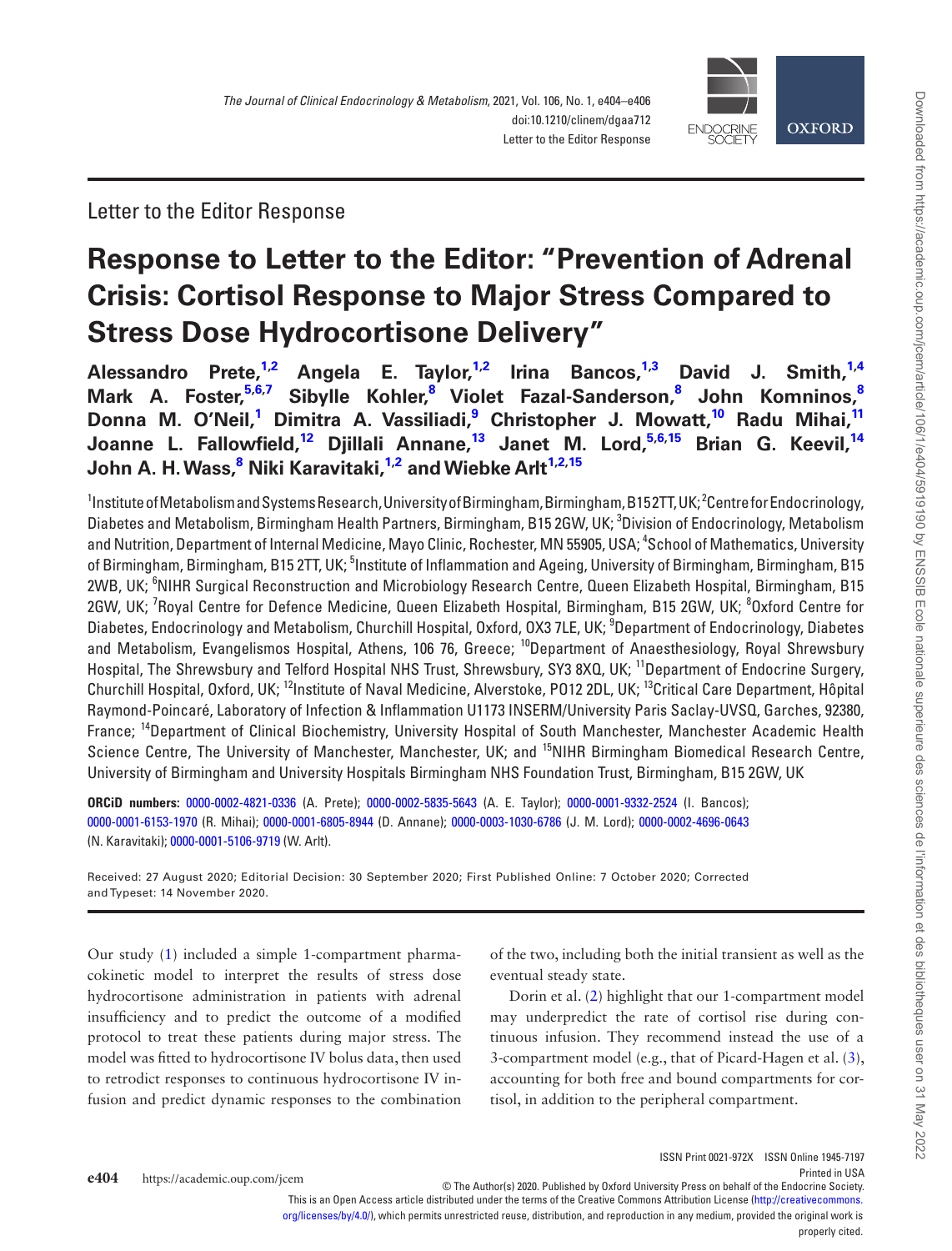We used a simplified model because we had only data available that combined free and bound circulating cortisol, which makes it challenging, if not impossible, to constrain the parameters of a 3-compartment model. However, Dorin et al. (2) are certainly correct that the 1-compartment model is insufficiently complex to capture the kinetics of both bolus and continuous IV data simultaneously. Therefore, we have implemented a model along the lines they suggested and evaluated the robustness of our prediction.

In brief, our 1-compartment ordinary differential equation model (1) for total cortisol  $c$  took the form,

$$
\frac{dc}{dt} = -kc + q \tag{1}
$$

A 3-compartment model (2), when rewritten in notation consistent with our paper, divides cortisol into free  $(c_f)$ , bound  $(c_b)$ , and peripheral compartment  $c_p$ , with only free cortisol undergoing removal:

$$
\frac{dc_f}{dt} = q(t) - k_{ex}c_f - k_{fb}c_f b + k_{bf}c_b - k_{fp}c_f + k_{pf}c_p, \n\frac{dc_b}{dt} = k_{fb}c_f b - k_{bf}c_b, \n\frac{dc_p}{dt} = k_{fp}c_f - k_{pf}c_p, \n\frac{db}{dt} = -k_{fb}c_f b + k_{bf}c_b,
$$
\n(2)

where *b* is a variable representing the reserve capacity of a binding compartment consisting of albumin and corticosteroid-binding globulin (CBG). A related 3-compartment model that does not include a peripheral compartment but does account for albumin and CBG separately was described by Dorin et al. (4); we expect the similar model structure would produce similar results.

The 3-compartment model (2) contains 7 free parameters, a dilution constant (absorbed into the function  $q(t)$ ), removal rate  $k_{ex}$ , binding rate  $k_{tb}$ , unbinding rate  $k_{bt}$ , transport to and from peripheral compartment  $k_{\scriptscriptstyle{fp}}^{}, k_{\scriptscriptstyle{pf}^{}},$  and maximum binding compartment capacity  $b_0$ .

As noted by Picard-Hagen et al. (3), the binding/unbinding rates  $k_{tb}$  and  $k_{bt}$  are fast, which led them to simplify the model via quasi-steady kinetics. For brevity, we instead note that the results will be relatively insensitive to both the absolute values of these rates and their ratio, and set  $k_{bf} = 1 \text{ min}^{-1}$ and  $k_{th} = 0.1$  L nmol<sup>-1</sup> min<sup>-1</sup> (e.g., we find changing their ratio by a factor of 10 leads to less than 1% improvement in the log-likelihood). Neither parameter value should be taken at face value; the point is that changing them will not significantly change the model predictions.

Based on the parameter estimates of Picard-Hagen et al. (3), we will take the rate of transport to periphery to be similar to the rate of removal, specifically  $k_{f_p} = k_{ex}$ , and rate of return from periphery approximately half of this, specifically  $k_{pf} = 0.5k_{fp}$ . Based on these assumptions, the 3-compartment model then has only 3 remaining free parameters:  $\alpha$ ,  $k_{ex}$ , and  $b_{0}$ . Simultaneous maximum likelihood fitting of the model shows a reasonable fit to both bolus and continuous IV data, giving greater confidence in its predictions for the combined treatment. A caveat is that the continuous IV data show some evidence of a gradual upregulation of clearance over the 24-hour span, which is not included in the model.

However, the combined treatment predictions based on the 3-compartment model (2) show very few differences to our 1-compartment model (1), with only modification of the very early time dynamics, showing very high concentrations immediately after the bolus, followed by a faster equilibration than predicted in our paper (1). Our core prediction is, however, confirmed and reinforced: a 50-mg IV bolus of hydrocortisone followed by continuous IV infusion of 200 mg/24 h is optimal to achieve rapid and consistent stress-like response.

### **Acknowledgments**

*Funding:* This work was supported by the Medical Research Council UK (program grant G0900567 to W.A.) and the National Institute for Health Research (NIHR) Birmingham Biomedical Research Centre at the University Hospitals Birmingham NHS Foundation Trust and the University of Birmingham (grant reference number BRC-1215-2009 to W.A. and J.M.L.). A.P. is a Diabetes UK Sir George Alberti Research Training Fellow (grant reference number 18/0005782). The views expressed are those of the authors and not necessarily those of the NIHR or the Department of Health and Social Care UK. The funders of the study had no role in the: design and conduct of the study; collection, management, analysis, and interpretation of the data; preparation, review, or approval of the manuscript; decision to submit the manuscript for publication.

#### **Additional Information**

*Correspondence:* Wiebke Arlt, Institute of Metabolism and Systems Research, University of Birmingham, Birmingham, B15 2TT, UK. E-mail: [w.arlt@bham.ac.uk](mailto:w.arlt@bham.ac.uk?subject=).

*Disclosure Summary:* All authors declare: no support from any organization for the submitted work other than that described above; no financial relationships with any organizations that might have an interest in the submitted work; no other relationships or activities that could appear to have influenced the submitted work.

#### **References**

1. Prete A, Taylor AE, Bancos I, et al. Prevention of adrenal crisis: cortisol responses to major stress compared to stress dose hydrocortisone delivery. *J Clin Endocrinol Metab.* 2020; **105**(7):2262-2274.